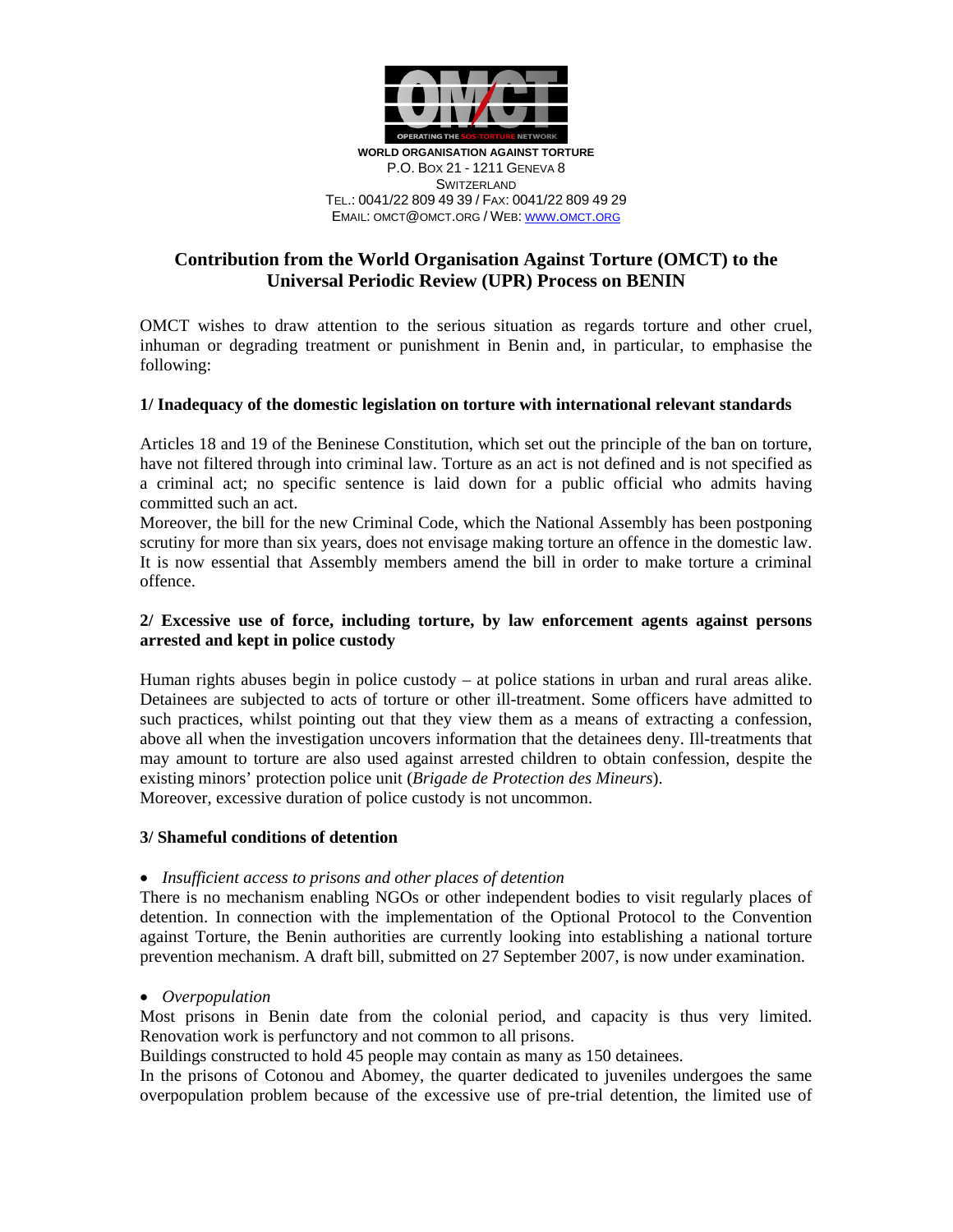alternative measures and the expensiveness of bails. Therefore, juveniles suffer a lot from promiscuity (there were 67 detainees in 20m2 in October 2007 in the juvenile quarter of the prison of Cotonou) as well as hygienic and health problem is those two prisons.

# • *Violence and abuses, including bribes, in detention*

There are reports of cases of violence perpetrated against juvenile detainees by guards and peers. Corruption as well as abusive initiation procedures for new arrivals, youngest, etc. is widespread. These include different types of payments (also in kind) to obtain a place to sleep, food, to access the family during visits, etc. These practices occur among both adult and juvenile detainees.

# • *Rights to food and to health*

The right to food is constantly subject to grave violations. Detainees suffer from malnutrition and under-nourishment; they receive only one inadequate meal a day. The daily food allowance per detainee under the State budget is 290 CFA francs; neither the government nor the judiciary have done anything to improve this situation.

Efforts on the part of relatives and friends to give even the smallest help to their loved ones are futile and thwarted by the confiscation of food and corruption.

The difficult detention conditions make for frequent outbreaks of illnesses such as skin diseases, depression or infections which affect detainees on a regular basis. In addition, prison healthcare staff are unable to cope with complications and outbreaks of serious illnesses requiring intense care. Such cases require hospitalisation, but the State only reimburses consultation fees; prisoners or their families must pay all other fees themselves.

In most instances, prison healthcare centres have no first-aid medication with which to treat detainees, other than paracetamol and sleeping tablets. Moreover, since responsibility for prison health was transferred from the Ministry of Health to the Ministry of Justice, medical supplies are no longer delivered regularly. No prison in Benin has received medical supplies since January 2007.

Concerning the treatment of women, care for pregnant and nursing women is inadequate.

• *Visits* 

Corruption and the influence of the "mafia" in prison establishments means that for many detainees visits have become rarer or have dried up completely. Many relatives and friends wanting to visit detainees are stripped of their meagre possessions, especially personal items that visitors are required to check in on arrival. Visitors are charged for access to the visiting room. Likewise, detainees have to pass through "toll areas" in order to return to their cells or detention centres. Supplies brought in for detainees are often confiscated.

• *Unclear separation of detainees according to the ground of detention and the age* 

In the majority of the country's prisons, there is no separation between defendants and convicted offenders.

Concerning the separation according to the age, despite the detention of juveniles in separate quarters, this separation from adults remains slight in practice: adults often enter the juveniles' quarter; juveniles should cross regularly places where adults live, etc. Regarding women and girls specifically, there is no separation between them: they literally live together.

# **4/ Violations of human rights against women, including torture or other cruel, inhuman or degrading treatment or punishment**

In the last years, the situation of women in Benin seems to have improved. In particular, legislative measures have been adopted in order to enhance the protection of women's rights in the country. Several provisions of the current legislation state the principle of equality between women and men (Constitution, Law on Sexual Health and Reproduction). Moreover, some projects of law could improve the legal framework for the protection of women from violence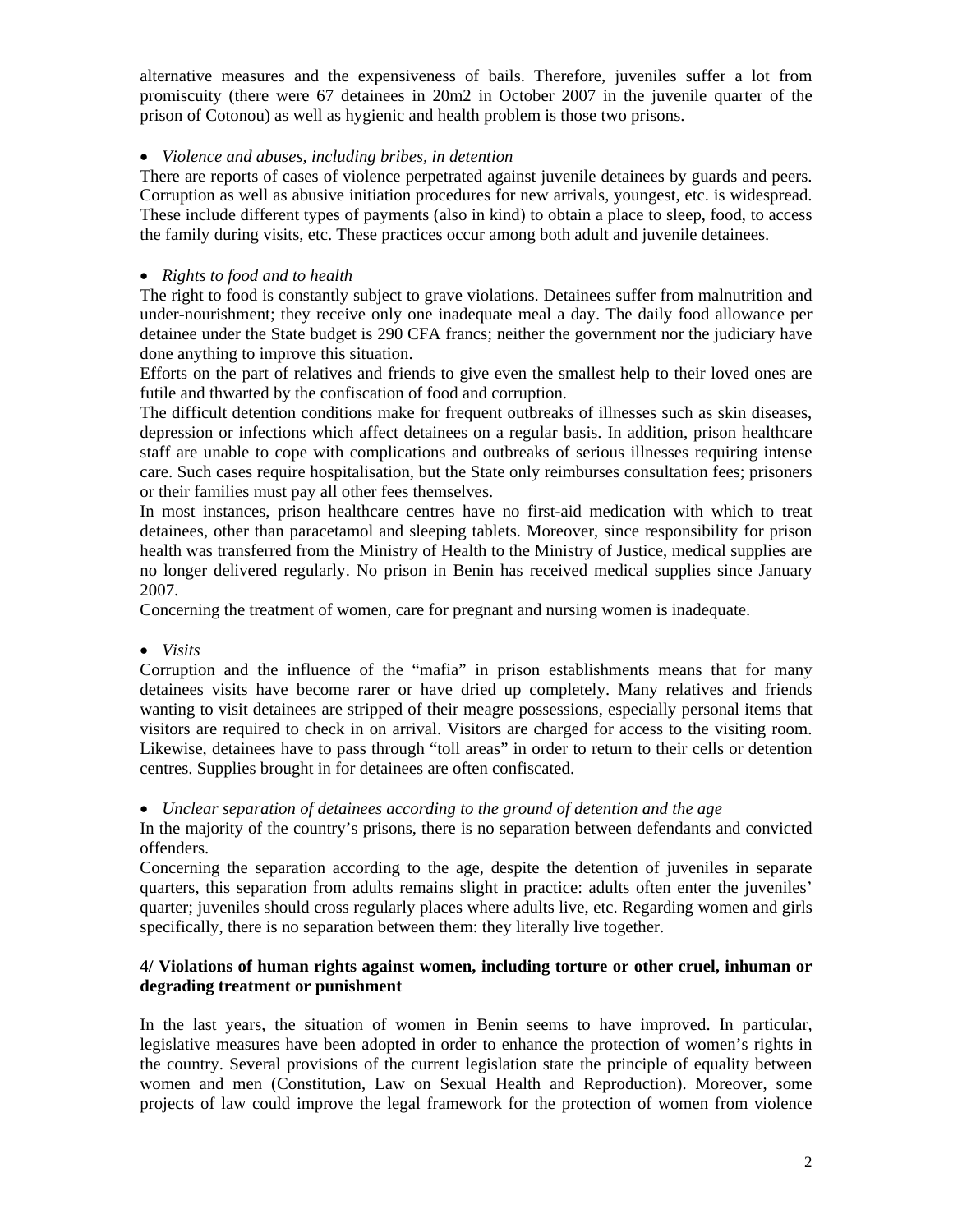(project of a new Criminal Code and one of a Criminal Procedure Code and draft Law on violence against women).

Yet, women are still victims of several forms of violence. Domestic violence including marital rape, forced marriages, female genital mutilation (FGM), rape, forced abortion, exploitation and trafficking in women are quite widespread, especially in the North of Benin.

Domestic violence is not criminalized as such in the current Criminal Code and is neither included in the Project of new Criminal Code. Domestic violence is a widespread phenomenon in Benin. It often occurs in the context of forced marriages, especially in the North of the country. But these cases of violence are not denunciated because of cultural and social obstacles. The priorities are to ensure the training of the State agents to this problem and to open shelters for women victims of violence. In addition, the Prosecutor should be able to open a case on his own initiative (ex officio) in cases of domestic violence.

Rape is strictly defined in the current Criminal Code. A broader definition must be adopted such as the one chosen in the Project of Criminal Code. Marital rape must also be integrated in the criminal legislation in Benin, as there are numerous cases in Benin, especially in the context of forced marriages.

Female genital mutilations are still practiced in Benin in certain villages of the Atacora area despite the existence of a law prohibiting FGM. Two problems remain. First, the definition of outlawed forms of FGM excludes from this category surgical operations done on medical prescription which are thus allowed and let open a possibility to practice such interventions. Secondly, the legislation is not effectively applied and as such this practice is not denunciated and the authors are most of the time not prosecuted.

Trafficking in women is not integrated in the criminal legislation in Benin and is not prohibited by any specific legislation.

Although violence against women is mainly perpetrated in the private sphere, frequently the State is, directly or indirectly, liable for it. State omission in the failure to adopt measures to prevent and punish such practices is generally due to cultural reasons.

Several cases show that the authorities are very reluctant to intervene and investigate situations where women are victims of violence within the family, of forced marriages, of female genital mutilation or of other acts seen as private affairs. This maintains the general impunity which exists in cases of violence against women.

### **5/ Violations of human rights against children, including torture or other cruel, inhuman or degrading treatment or punishment**

#### • *Frequent use of corporal punishment against children*

 $\overline{a}$ 

Traditional social behaviours continue to encourage the recourse to violence within the family, schools, care and judicial institutions and in general the whole society. Children's ill-treatment is a widespread and ordinary in Benin. Corporal punishment is a daily practice to educate one's child. It is not completely prohibited in the law, even at home, in breach of the recommendations by the Committee on the Rights of the Child it in its General Comment n°8 and in its last Concluding Observations on Benin<sup>1</sup>.

<sup>&</sup>lt;sup>1</sup> Committee on the Rights of the child, Concluding observations : Benin, CRC/C/BEN/CO/2, 20 October 2006, para. 39 and 40.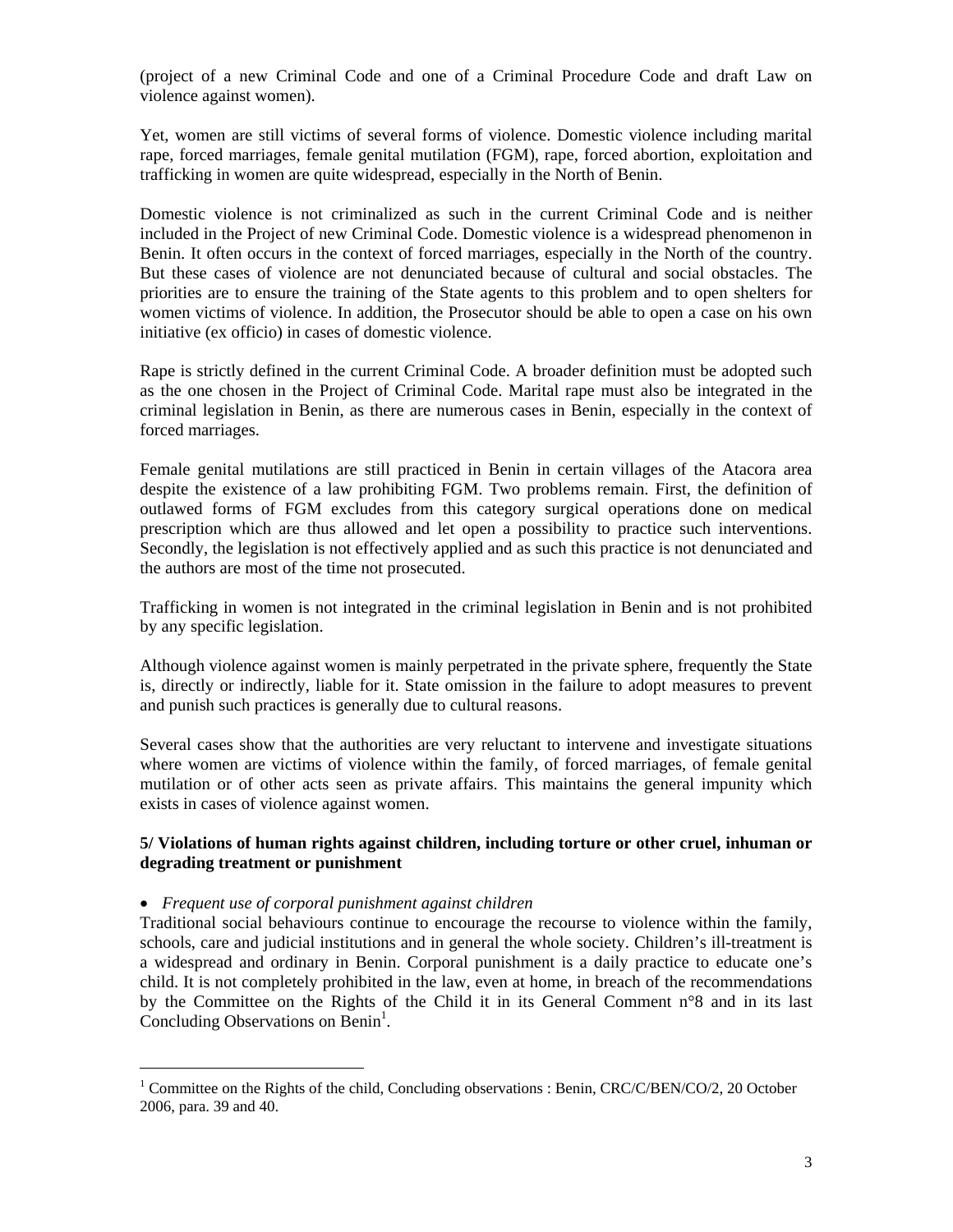• *Violence against children in situation of exploitation, including child trafficking and labour* 

The new law on trafficking in children adopted in 2006 is an improvement for children but gaps remain. In practice, child trafficking persists in Benin but also concerns other countries from the sub-region. A transnational collaboration is needed. Frequently, children are brought in difficult conditions and when arrived, are forced to carry out tasks beyond the normal capacity of a child, including prostitution.

Beyond the daily exploitation of child domestic workers also called "*vidomégon*", they are frequently victims of cruel, inhuman or degrading treatments, including sexual and psychological violence by employers. Those cases are rarely denounced and brought to court. It is necessary to establish a legislation that regulate this sector and properly protect children from exploitation and violence.

## • *Infanticides of children considered witches*

This phenomenon is limited to the North of the country. It is based on traditional belief and may amount to worst forms of cruelty. Certain babies, because of the way they are born, are killed, sometimes in a manner that amount to torture. There is no legislation or governmental policy on this issue. The government should sensitise the population (particularly women, mid-wives and communities)

## **Recommendations**

The government of Benin and all relevant governmental, legislative or judicial authorities at national and local level should:

### *(points 1 to 3)*

- Take urgent steps to amend its criminal law (particularly by taking the opportunity of the current bill reforming the Criminal Code) to make torture a criminal offence and to define torture in compliance with international relevant standards (notably article 1 of the UN Convention Against Torture).
- Ensure that all measures are taken in order to cease all excessive use of force by law enforcement agents against individuals during arrest and police custody. It should introduce human rights legal safeguards in its law and ensure their proper implementation.
- Establish promptly a procedure governing visits to detention centres, in accordance with the obligations laid down in the United Nations Optional Protocol to the Convention against Torture (OPCAT). Moreover, non-governmental organisations working in the field of human rights ought to be afforded easier access to detention centres.
- Adopt practices in line with the Standard Minimum Rules for the Treatment of Prisoners. It should move urgently to establish an ambitious policy to improve the state of prisons and other closed centres, in which living conditions are growing ever worse.
- Take urgent measures to combat prison overcrowding, with priority given to alternative measures to detention, particularly in respect of individuals who have been sentenced for minor offences or who have been held in custody for several years, and by reducing the recourse to pre-trial detention.
- Take the measures required to ensure that detainees enjoy access to basic medical care and receive proper attention.
- Guarantee that women and children are segregated from men and adults respectively, and that accused and convicted are segregated. Benin ought also to ensure that only women prison staff is assigned to guard female detainees.
- Guarantee that detainees have access to a doctor and to legal assistance, which, where appropriate, should be free of charge for people with no means. Detainees should be able to be informed of their rights in a language they understand and have the opportunity of contacting their families and close relations.